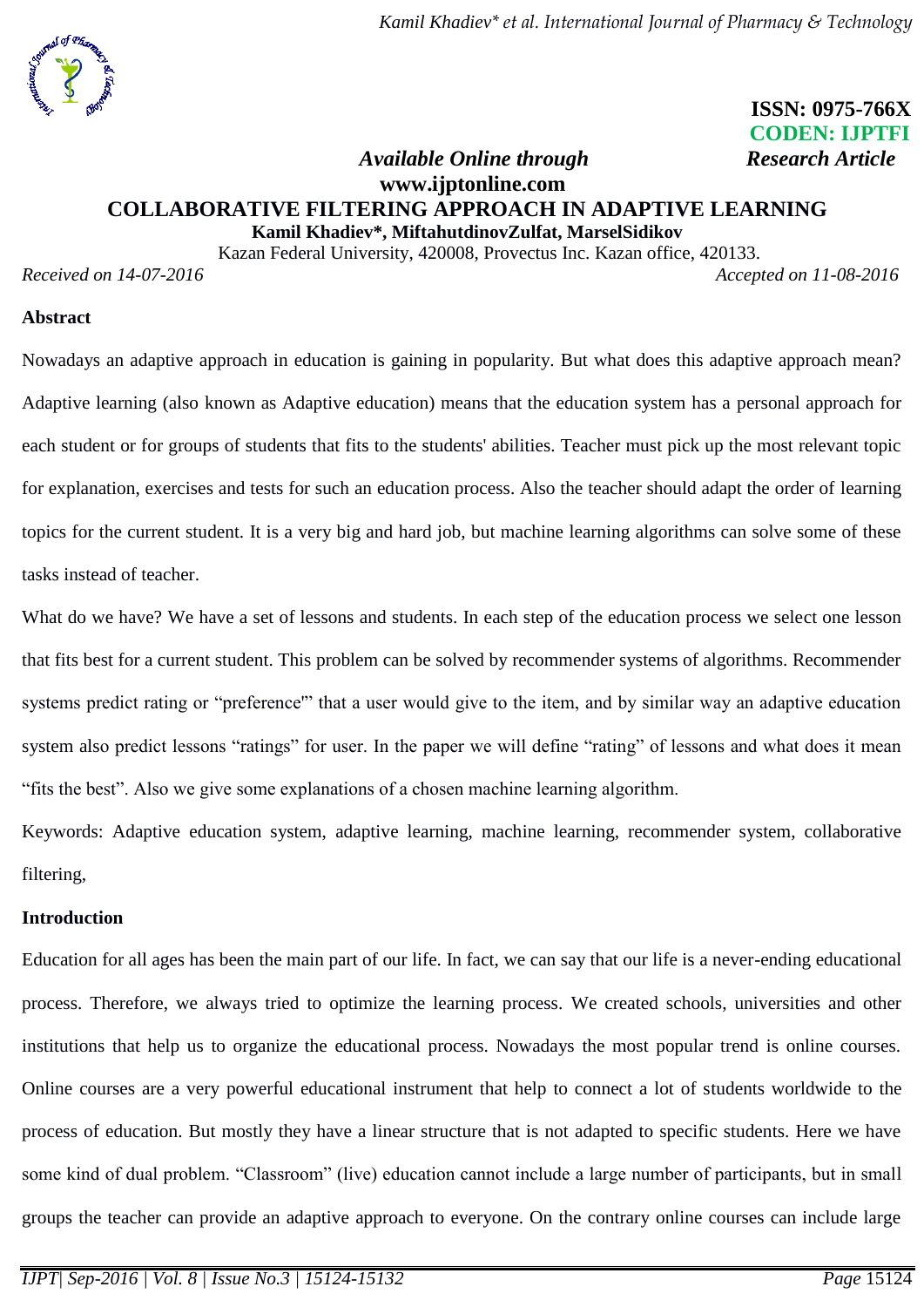number of participants but cannot provide an adaptive approach. In fact, we can formulate the problem wider: if we increase number of participants in the education process, then providing an adaptive approach become harder.

The adaptive learning systems were born together with artificial intelligence (AI).The educational system SCHOLAR that offered adaptive learning for the topics of geography of South America, can be called the first adaptive educational system [1]. And as AI transformed to the multiple disciplines such as machine learning, data mining, etc. approaches in adaptive learning also changed. The machine learning algorithms are already actively used in this area and different authors apply it in different ways. For example, Gaudioso and Boticario in [2] use it for analyzing web activity and build an educational process with respect to it.

Another good example of Machine Learning algorithm usage is the Knewton system. Authors of system use a probabilistic graphical model (PGM) in their work. As they say: "one of the ways in which Knewton applies PGM is by using a student's known proficiencies to determine which other topics he may be ready to master" [3].

In our paper we will show that an educational system can be simulated by a recommender system. Then we will apply a collaborative filtering algorithm from recommender systems to our problem.

The theory of recommender systems began from the mid-1990s papers [4], [5], [6], [7]. After that many scientists explored this, for example, in papers [8], [9], [10]. In the last decade this kind of problem has become very popular, because it useful in practice, for example for online stores.

The paper is organized in the following way. In Section **Adaptive Learning System Overview**

We describe the meaning of an adaptive approach in education, introduce some concepts of our system and show similarity between recommender systems and adaptive educational systems. Then in Section **Adaptive Learning in Terms of Collaborative Filtering** we will show how the problem is described in the framework of collaborative filtering. In Section **Ratings for Lessons** we describe what would be the "rating" of a lesson. In Section **Cold Start Problems** we offer some methods to solve a cold start problem. In Section **Education trajectory** we will explain some problems of educational trajectory and give some solutions of them. In Section **Conclusion** we discuss open problems and feature works.

## **Adaptive Learning System Overview**

As it was mentioned teachers can provide an adaptive approach only in small groups of students. But online courses are more powerful in the sense that they can provide a large scale educational process. Our aim is to combine these two advantages into one adaptive educational system. At first, we need to determine the meaning of adaptive learning. In terms of "classroom" education it means that a teacher has an individual approach for each student.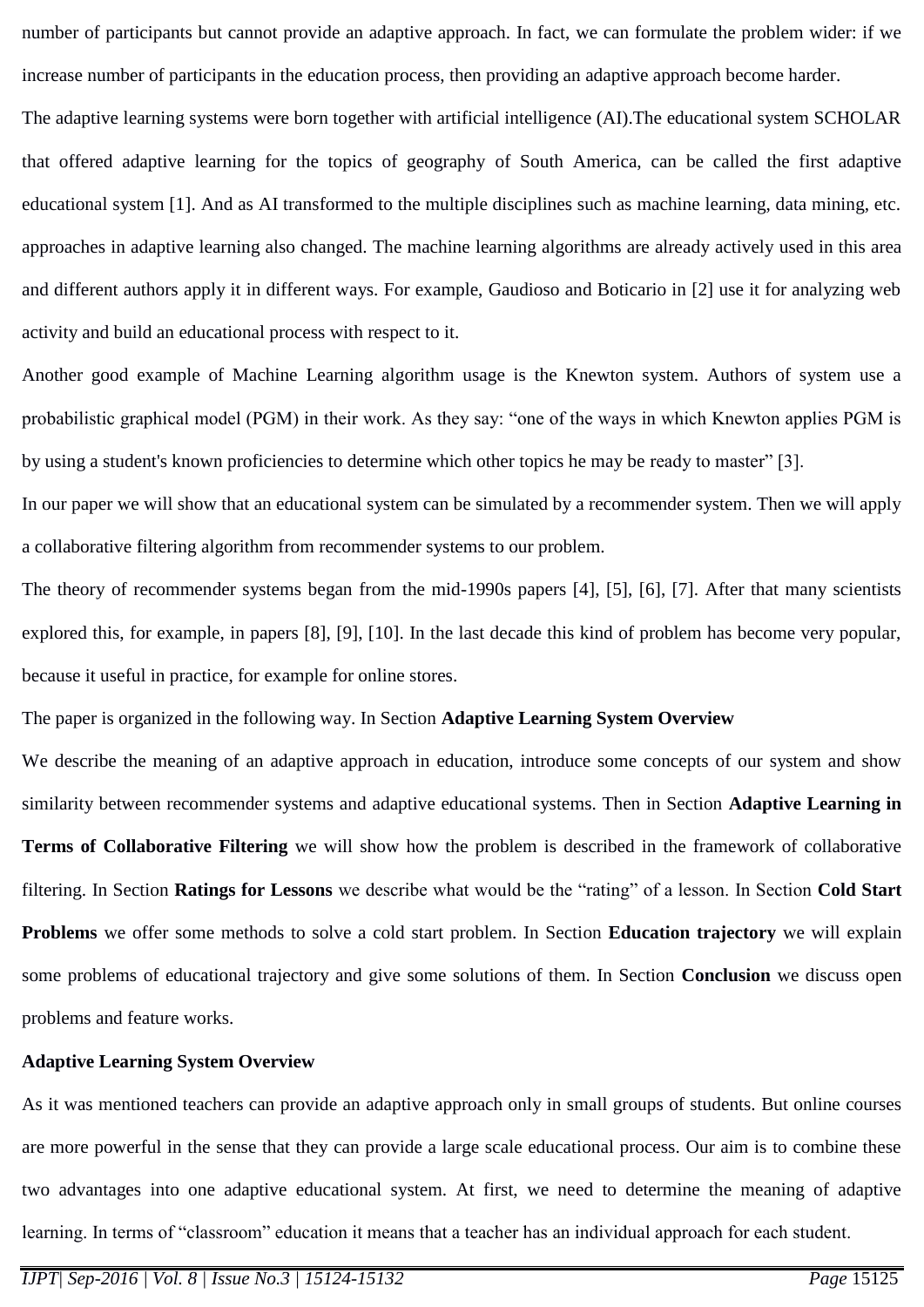The differences in those approaches can be based on following items:

- 1. Each topic can be explained in different ways to different people,
- 2. Each student can have their own educational trajectory,
- 3. Each student has different abilities and different knowledge.

This is just an intuitive definition, and there is no unambiguous definition for adaptive learning. Knewton also uses the intuitive definition [11]. In the work "Leveraging the Semantic Web for Adaptive Education" [12] adaptation of hypermedia decomposed to:

- 1. Adaptive presentation (content level adaptation),
- 2. Adaptive navigation support (link level adaptation),
- 3. Adaptive content selection (content level adaptation).

To simulate such an approach in an adaptive educational system we just need to pick up the right explanation of a topic and correctly estimate student knowledge. It means that we have the set of lessons  $L$  and the set of students  $S$ . For each step of the educational process we select one lesson that fits best for a certain student. It seems like a typical recommender system.

The recommender system predicts the "rating" or "preference" that a user would give to an item and then choose an item with maximum rating [10]. The adaptive learning system predicts which lesson will be more comprehensible for the student. If we introduce some method for comprehensibility measuring in both systems, then it will be necessary to predict and then take the maximum of "rating" for pairs  $(s, l)$  where s and l are user and item respectively [13], [14], [11].

# **Adaptive Learning in Terms of Collaborative Filtering**

This is how a recommendation task looks like. We have user ratings or preferences or some measurable activity for some products and we need to predict ratings or preferences for the rest of the products and choose the best of them. Formally: let S be the set of users and L - the set of products. Let u be the utility function that measures usefulness of product  $l$  to the user  $s$ .

$$
u\colon S\times L\to R,
$$

where  $R$  is a totally ordered set. Now for each user  $s$  we choose product  $l$  that maximizes utility function:

$$
\forall s \in S, l_s = argmax_{l \in L} u(l, s).
$$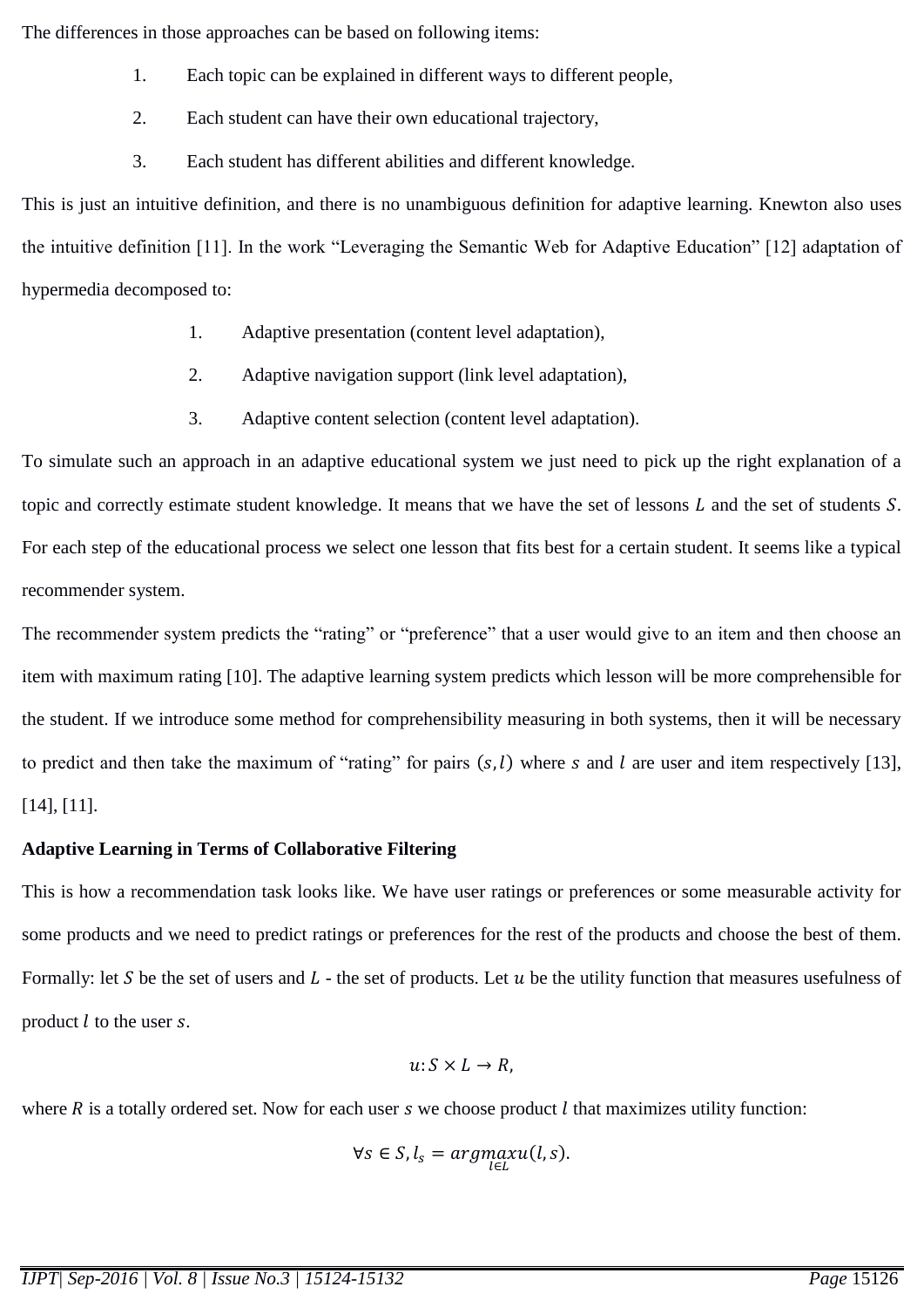This formal explanation was introduced in paper [9]. Usually a utility function is presented as ratings. In the following part of the paper we will consider only ratings because it's more appropriate for our aims. The information about ratings can be presented by simply a matrix of size  $m \times n$  where at the insertion of *i*-th row and *j*-th column the rating of *i*-th user for *j*-th product. But if *i*-th user never rated *j*-th product  $x_{ij} = 0$ . The problem is that we have to predict unknown ratings.

$$
\begin{pmatrix} x_{11} & x_{12} & \cdots & x_{1n} \\ x_{21} & x_{22} & \cdots & x_{2n} \\ \vdots & \vdots & \ddots & \vdots \\ x_{m1} & x_{m2} & \cdots & x_{mn} \end{pmatrix}
$$

To reduce the adaptive learning system to a recommender system we just need to suppose that  $S$  is a set of students and  $L$  is a set of lessons and correctly define the meaning of rating.

#### **Ratings for Lessons**

Our aim is to compose a curriculum more understandable for each student. So we need to improve the level of comprehensibility. That means our ratings should be the level of comprehensibility. And to measure the level of comprehensibility we use the popular method, this is a test with one or more right answer selections. Thereby we need to mention a pair of lessons and tests  $(l, t)$ . If a student has a high mark on the test that means that he has learned the lesson well. And our curriculum should be tailored to each student.

**At first**, it means that a smart student should receive a high level of knowledge. In this case we need to separate the pairs of lessons and tests by a level of difficulty. We can do that by assigning the weights for each question. In this way we provide that each *j*-th pair lesson, test has its own level of difficulty. The test is a set of  $n_i$  questions where each question has a difficulty level of  $q_{ij}$ . So the difficulty level of the pair would be

$$
T_j = \sum_{i=1}^{n_j} q_{ij},
$$

where  $T_j \in [0; \infty]$  and  $q_{ij} \in [0; \infty]$ .

**Secondly**, that means that we need take into account that a student can have some gaps in knowledge on some of the topics, explanatory style, difficulties in understanding some structures of a subject, etc. That means that we have to explain in more detail topics that a student understands poorly and choose the correct style of explanation. In this case we should know information about each factor that we want to control for adaptability. It may seem like a contentbased approach. But we can use the SVD (singular value decomposition) algorithm. Simply the SVD algorithm approximates the initial matrix of ratings by a product of three matrix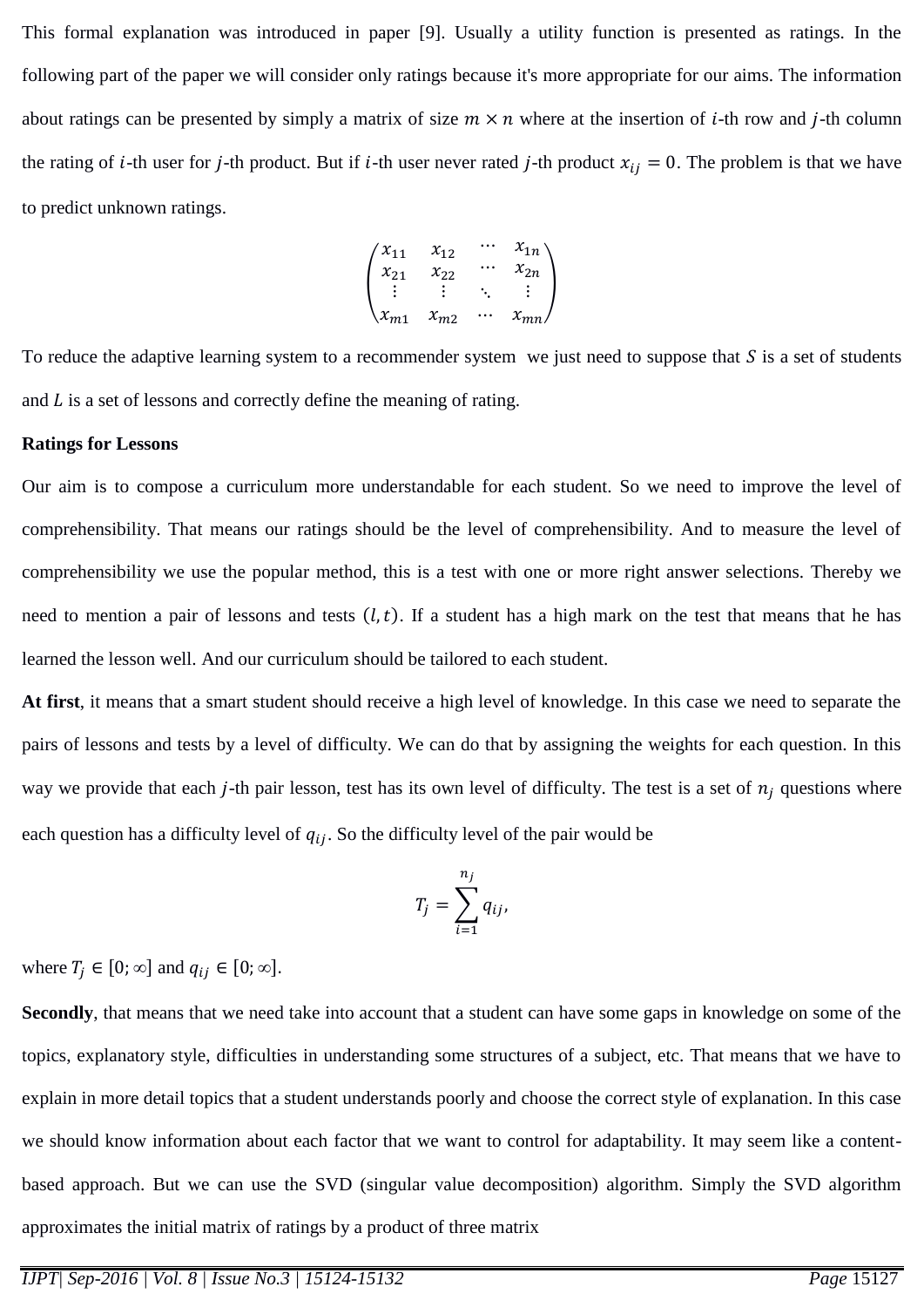$$
X = U \cdot D \cdot V^T = U \cdot \begin{pmatrix} \sigma_1 & 0 & \cdots & 0 \\ 0 & \sigma_2 & \cdots & 0 \\ \vdots & \vdots & \ddots & \vdots \\ 0 & 0 & 0 & \sigma_k \end{pmatrix} \cdot V^T
$$

Where U, D and V are real number matrices.  $V^T$  means transposed V. In this case *i*-th user is represented by k factors  $u_i = (u_{i1}, u_{i2}, ..., u_{ik})$  and *j*-th product is represented also by *k* factors  $v_j = (v_{j1}, v_{j2}, ..., v_{jk})$ . In simple recommender systems we can say that *i*-th element of a user's factors vector shows us his preference of *i*-th factor and the product factors vector shows how those factors impressed in product [15]. For more information about the SVD algorithm see [16], [15], [17]. So in terms of adaptive education our lesson's factors vector can be comprehensibility of some topics in that lesson or more complex structures. Similar to the student factors vector. That means that we can control not only the level of difficulty of the lesson in adaptability but also some other factors that that should be explored. And as factors can differ from subject to subject, the student-lessons matrix can different for each subject. But also as our approach is general (for each subject we got the matrix of ratings) we can use one common SVD algorithm and make a cross-disciplinary adaptive learning system.

#### **Cold Start Problems**

As in a recommender system, in our system we have a "cold start'" problem: what should we do if a new student comes to our system? Or what should we do if a teacher added a new lesson to the system? Solutions to these questions are described in many papers [18], [19], [20].

#### **For Students**

To recommend a lesson to a student we firstly need to know something about that student. In the SVD algorithm we know the ratings of a student, but the new student did not rate on any lessons (never been tested). It means that in matrix  *his row vector equals 0-vector. And that means that we can't receive any recommendations. Thus we need* some extra information about the student. This information could be demographic, e.g. age, academic degree, gender, etc. Or we could ask for the student to solve some initial test. The second variant is more appropriate because cognitive abilities do not depend heavily on demographics, but an initial test helps to estimate more properly those abilities. Anyways the student is presented as vector s that contains information about him. On that information we find similar users and recommend a lesson that most fits each student in a group.

Example of recommendation group:

$$
r_{jk} = \sum_{i=1}^{s_j} w_{ij} \cdot r_{ik}
$$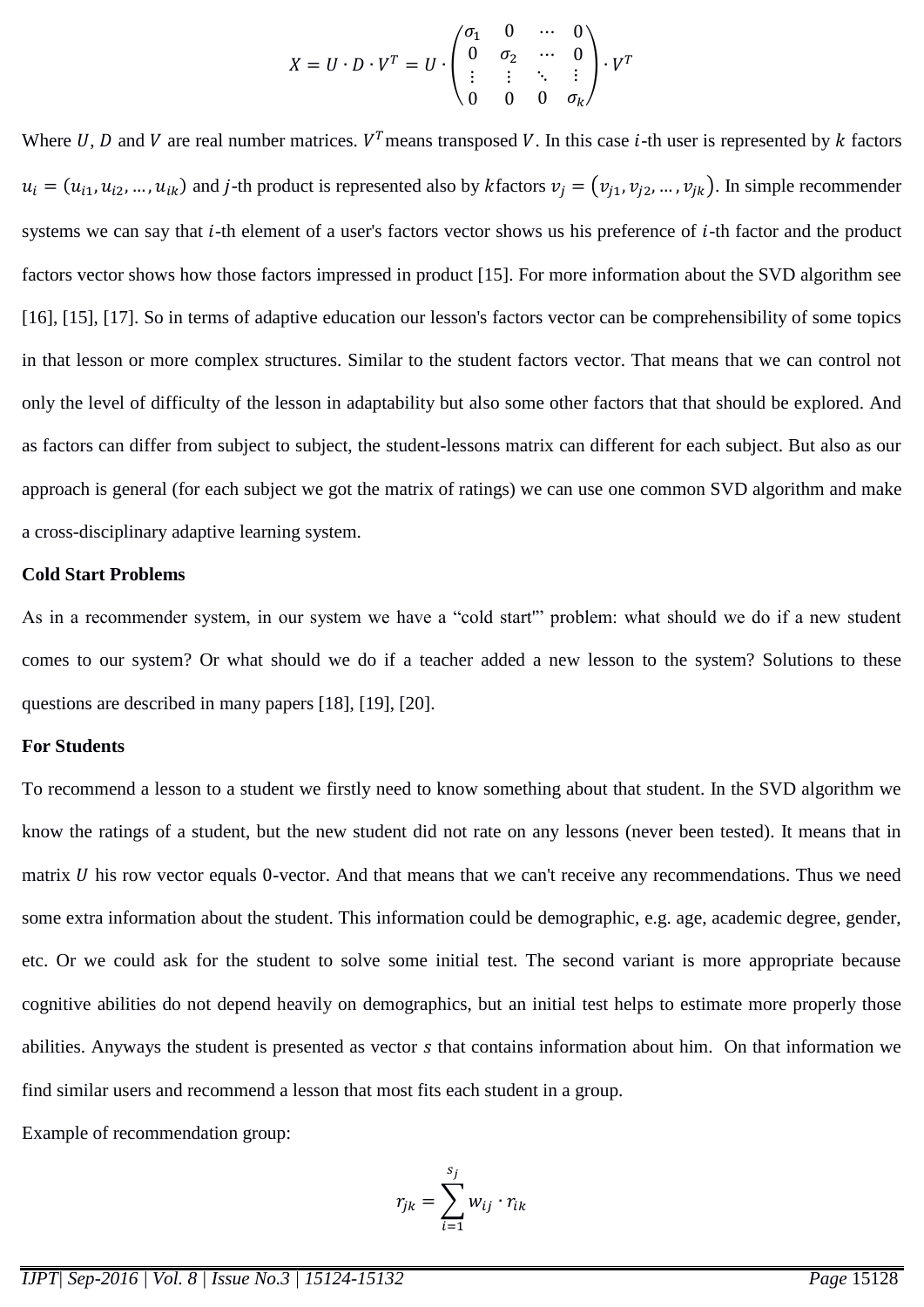where  $w_{ij}$  is weight of *i*-th student relatively to *j*-th one or the degree of similarity *j*-th and *i*-th students,  $w_{ij}$  is a real number that varies in range  $[-1, 1]$ . And  $r_{ik}$  is *i*-th student predicted a rating for *k*-th lesson,  $r_{ik}$  is a non-negative real number. Weights can be calculated in different ways. In [20] author uses a Pearson Correlation Coefficient, it is calculated as:

$$
w_{ij} = \frac{cov(s_i, s_j)}{\sigma_{s_i} \cdot \sigma_{s_j}}
$$

In [19] author use cosine similarity

$$
w_{ij} = \frac{\langle s_i, s_j \rangle}{|s_i| \cdot |s_j|}
$$

where  $\langle s_i, s_j \rangle$  is a dot product. Also sometimes as weights standard the Euclidean distance is used.

#### **For Lessons**

The same situation appears in adding a new lesson to the adaptive learning system. And we use the same problem solution. But the question is which characteristics as extra information should we consider in clustering. The idea is that the lesson could be represented by n-dimensional vector, if the subject has n topics, where each component of a vector is complexity or detalization of a corresponding topic in a lesson. This approach is time-consuming on the part of the teacher that composes the course. But it can provide a more accurate problem solution. Because this approach takes into account not only the lesson's total complexity, but also each topic's complexity in a lesson.

#### **Education trajectory**

At the moment we have a set of "rated" lessons. Ratings are presented by two values  $r_1$  and  $r_2$ , where  $r_1$  is the total score for correctly answered questions, and  $r_2$  is the mark or percentage of correctly answered questions from all of the questions.

$$
r_1 = \sum_{i \in Q_R} q_{ij}
$$

$$
r_2 = \frac{r_1}{\sum_{i=1}^{n_j} q_{ij}}
$$

Where  $Q_R$  is a set of rightly answered questions,  $r_1$  and  $r_2$  are predicted ratings.

We want to give lessons or sets of lessons to a student, which should well understand a given topic, with respect to the student's capabilities. That means we should firstly take the maximum by  $r_2$  and then by  $r_1$ . But the easier the lesson the higher the mark. It means that the system will attend to give easier lessons to everyone. To solve that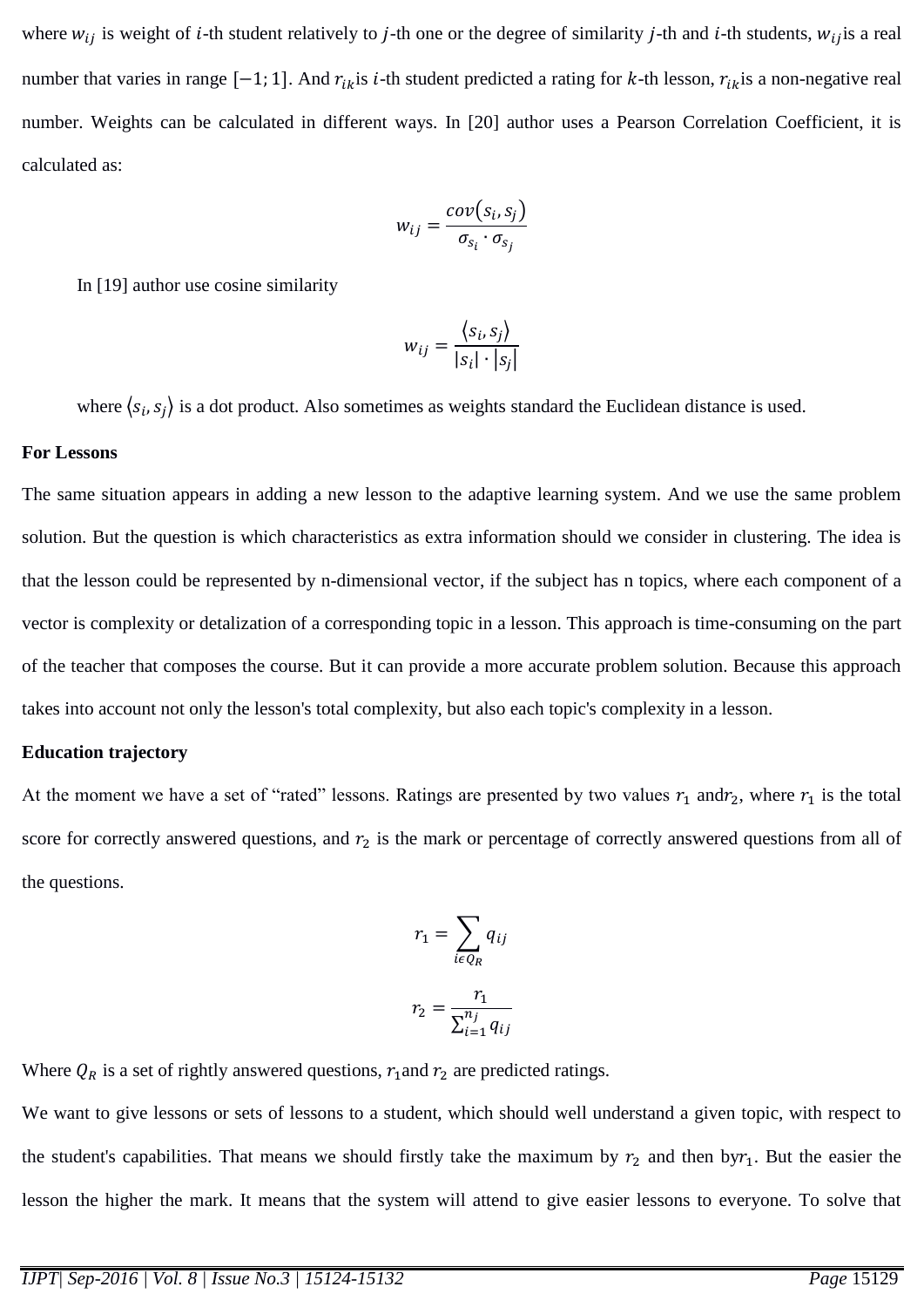problem we can identify several intervals for  $r_1$ , such that we do not maximize by  $r_2$  but maximize by  $r_1$ . Intervals could be:  $0 - 55$ ,  $56 - 70$ ,  $71 - 85,86 - 100$ . In this case a student will receive a higher level of knowledge inside the intervals. But sometimes it may be better to get in interval 71-85 and receive more knowledge. Formally: we need to find dependency between  $r_1$  and  $r_2$  (plotted blue) which represents the best selection. And if we find this dependency then our task in each step would be only to find the closest lesson to the curve. Another question in choosing an educational trajectory is "May be some lessons should be learned before others". That means we got a partially ordered set of lessons. To solve that problem, we can associate with the lessonl, set of lessons  $L^r(l)$ , which are required to be learned before lessonl. And in each step we choose a lesson to learn from a set of available lessons:  $L^a(L^l) = \{l : L^r(l) \subset L^r\}$ , where  $L^l \subset L$  is a set of learned lessons.

#### **Discussion**

In this paper we discuss applying of recommender system algorithms and methods for adaptive learning. We show that one of main algorithms, which is named collaborative filtering, give us good results. Also, we discuss metric of learning quality. It was results of test. The metric is discussable and this is way to improve our method. Finally we had problem with "Could start" and we debate only one method of solving this problem. Our solution can give good results for huge data about previous activities, but for small data set it can be better to use another approach.

## **Conclusion**

Machine learning and data analysis have been widely used in the last couple of years in different areas as well as in adaptive learning. As an example it may be called the Knewton system which uses PGM to make predictions. In this paper we mentioned that a distance adaptive learning process can be reduced to the collaborative filtering and that the SVD algorithm makes sense to be applied. But the open questions are:

- 1. How many factors should we use?
- 2. What do they mean?
- 3. It would be interesting to compare results of different approaches in adaptive learning. But we don't have any criteria to do that. So the question is how to compare two models of adaptive learning?
- 4. How to choose the best or at least a good educational trajectory for a student?

**Acknowledgements:** We thank Stepan Pushkarev, General Manager of Provectus Inc. Kazan Office, who told us about the Adaptive Learning problems. Also we thank the students of Kazan's Federal University Institute of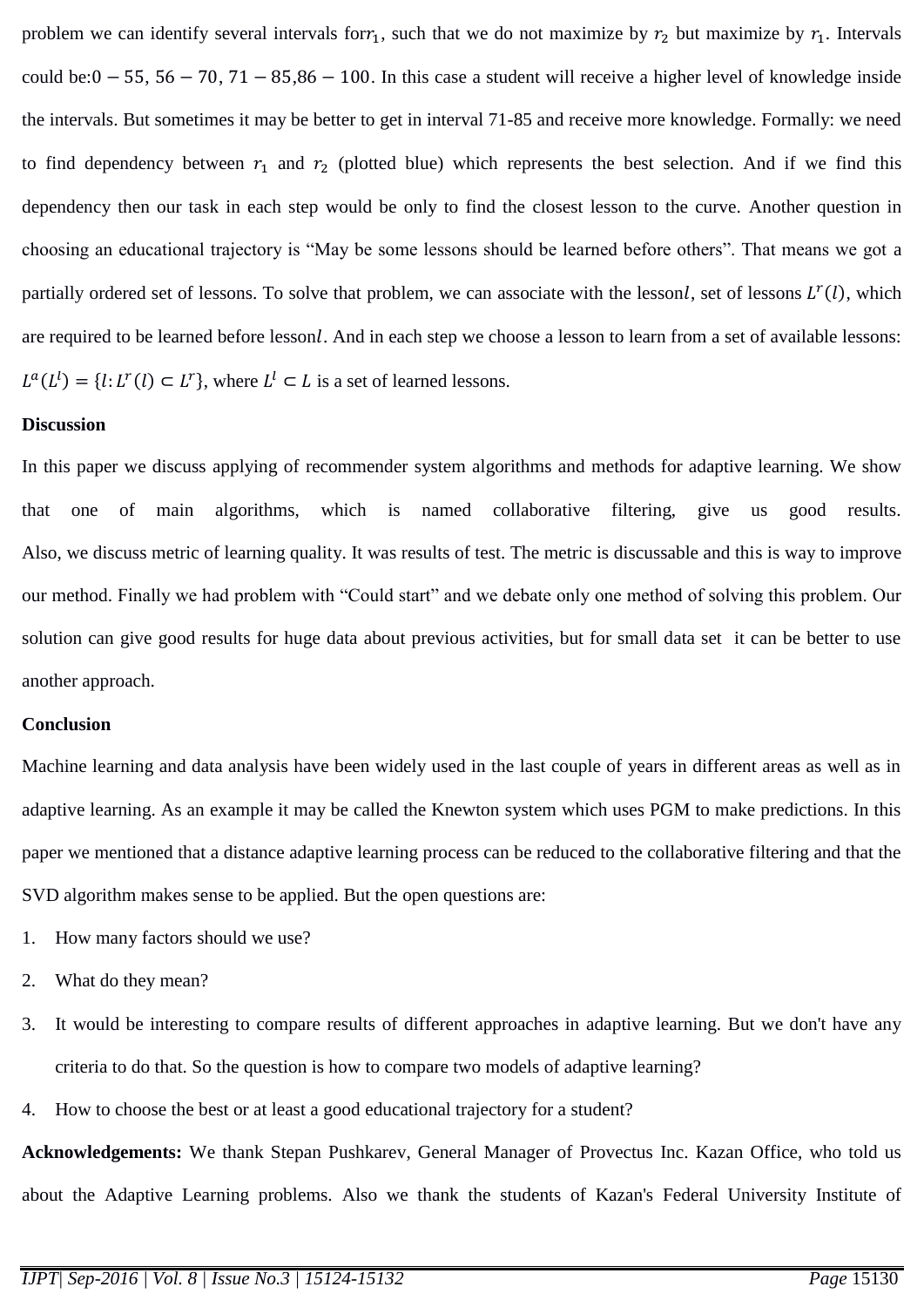Computer Mathematics and Information Technologies, who passed tests and prepared data for our algorithm. The work is performed according to the Russian Government Program of Competitive Growth of Kazan Federal University. KamilKhadiev is partially supported by Russian Foundation for Basic Research, Grant 14-07-00557.

# **References**

- 1. Jaime R Carbonell. Ai in cai: An artificial-intelligence approach to computer-assisted instruction. Man-Machine Systems, IEEE Transactions on, 11(4):190–202, 1970.
- 2. E. Gaudioso and J.G. Boticario.Towards web-based adaptive learning communities.In 11th International Conference on Artificial Intelligence in Education (AIED2003). Sidney, Australia, July 20- 24,, 2003.
- 3. Daphne Koller and Nir Friedman. Probabilistic graphical models: principles and techniques. MIT press, 2009.
- 4. David Goldberg, David Nichols, Brian M Oki, and Douglas Terry.Using collaborative filtering to weave an information tapestry. Communications of the ACM, 35(12):61–70, 1992.
- 5. Will Hill, Larry Stead, Mark Rosenstein, and George Furnas. Recommending and evaluating choices in a virtual community of use. In Proceedings of the SIGCHI conference on Human factors in computing systems, pages 194–201. ACM Press/Addison-Wesley Publishing Co., 1995.
- 6. Paul Resnick, NeophytosIacovou, MiteshSuchak, Peter Bergstrom, and John Riedl. Grouplens: an open architecture for collaborative filtering of netnews. In Proceedings of the 1994 ACM conference on Computer supported cooperative work, pages 175–186. ACM, 1994.
- 7. Upendra Shardanand and Pattie Maes. Social information filtering: algorithms for automating word of mouth. In Proceedings of the SIGCHI conference on Human factors in computing systems, pages 210–217. ACM Press/Addison-Wesley Publishing Co., 1995.
- 8. Jonathan L Herlocker, Joseph A Konstan, Loren G Terveen, and John T Riedl. Evaluating collaborative filtering recommender systems. ACM Transactions on Information Systems (TOIS), 22(1):5– 53, 2004.
- 9. G. Adomavicius and A. Tuzhilin. Toward the next generation of recommender systems: a survey of the state-ofthe-art and possible extensions. Knowledge and Data Engineering, IEEE Transactions on, 17(6):734–749, June 2005.
- 10. Francesco Ricci, LiorRokach, BrachaShapira, and Paul B Kantor.Recommender systems handbook, volume 1.Springer, 2011.
- 11. Liu David. The knewton blog.Building with Knewton, 5.